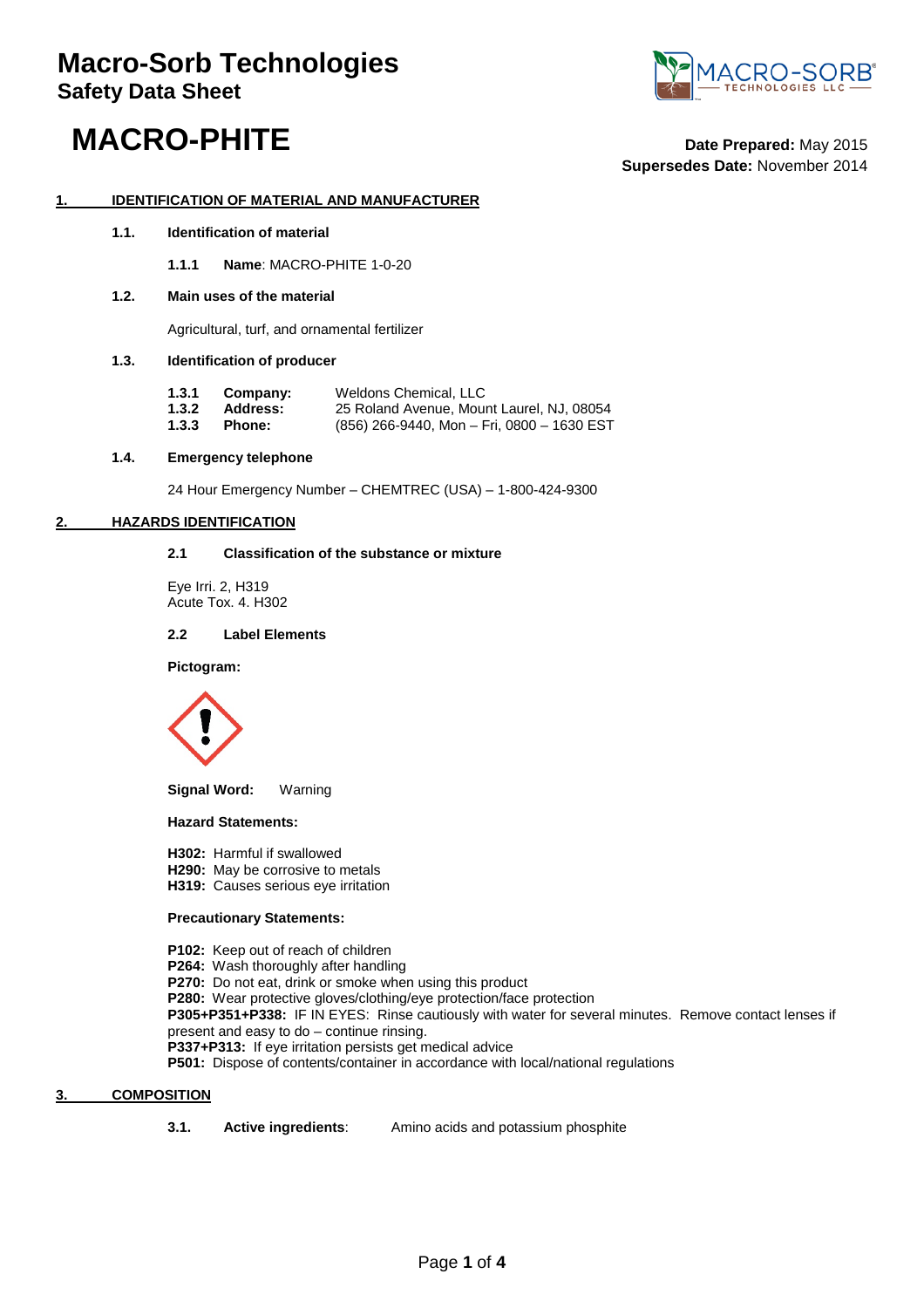### **Macro-Sorb Technologies Safety Data Sheet**



### **MACRO-PHITE Date Prepared:** May <sup>2015</sup>

# **Supersedes Date:** November 2014

#### **3.2. Dangerous components:**

| <b>Chemical Name</b> |                            | <b>Identification (CAS#)</b>                                                                                                                                                                                                                                                                                                                                                      |                                                                                                               | <b>Classification</b><br>n 1272/2008                                                                                         | <b>Concentration % w/w</b>                                           |                                               |  |
|----------------------|----------------------------|-----------------------------------------------------------------------------------------------------------------------------------------------------------------------------------------------------------------------------------------------------------------------------------------------------------------------------------------------------------------------------------|---------------------------------------------------------------------------------------------------------------|------------------------------------------------------------------------------------------------------------------------------|----------------------------------------------------------------------|-----------------------------------------------|--|
| Phosporous acid      |                            |                                                                                                                                                                                                                                                                                                                                                                                   |                                                                                                               | Met. Corr. 1A; H290 Acute<br>Tox. 4; H302 Skin Corr. 1A;<br>H314                                                             | 25-50                                                                |                                               |  |
|                      | Potassium hydroxide        |                                                                                                                                                                                                                                                                                                                                                                                   | 1310-58-3                                                                                                     |                                                                                                                              | Met. Corr. 1a; H290 Acute<br>Tox. 4; H302 Skin Corr 1a;<br>H314      | 35-55                                         |  |
|                      | 3.3.                       | <b>CAS number:</b>                                                                                                                                                                                                                                                                                                                                                                |                                                                                                               |                                                                                                                              |                                                                      |                                               |  |
|                      | 3.4.                       | <b>EINECS number:</b>                                                                                                                                                                                                                                                                                                                                                             |                                                                                                               |                                                                                                                              |                                                                      |                                               |  |
|                      | 3.5.                       | Molecular weight:                                                                                                                                                                                                                                                                                                                                                                 |                                                                                                               |                                                                                                                              |                                                                      |                                               |  |
|                      | 3.6.                       | <b>Description:</b>                                                                                                                                                                                                                                                                                                                                                               |                                                                                                               | Water solution of amino acids from natural sources and inorganic salts for<br>agriculture purposes                           |                                                                      |                                               |  |
|                      | 3.7.                       | <b>Systematic name:</b>                                                                                                                                                                                                                                                                                                                                                           |                                                                                                               |                                                                                                                              |                                                                      |                                               |  |
|                      | 3.8.                       | Dangerous impurities:                                                                                                                                                                                                                                                                                                                                                             |                                                                                                               | No evidence                                                                                                                  |                                                                      |                                               |  |
|                      | <b>FIRST AID</b>           |                                                                                                                                                                                                                                                                                                                                                                                   |                                                                                                               |                                                                                                                              |                                                                      |                                               |  |
|                      | 4.1.                       | <b>After inhalation:</b><br>4.2.<br>After skin contact:                                                                                                                                                                                                                                                                                                                           |                                                                                                               | Remove to fresh air immediately. If necessary, give oxygen. If symptoms<br>persist, seek medical attention.                  |                                                                      |                                               |  |
|                      |                            |                                                                                                                                                                                                                                                                                                                                                                                   |                                                                                                               | Wash affected areas with soap and water. If irritation persists, seek medical<br>attention                                   |                                                                      |                                               |  |
|                      | 4.3.<br>After eye contact: |                                                                                                                                                                                                                                                                                                                                                                                   | Flush eyes with plenty of lukewarm water for 15-20 minutes. If irritation<br>persists, seek medical attention |                                                                                                                              |                                                                      |                                               |  |
|                      | 4.4.                       | After ingestion:<br>After scar contact:                                                                                                                                                                                                                                                                                                                                           |                                                                                                               | If ingestion does occur, seek medical attention immediately. Do not induce<br>vomiting unless directed by medical personnel. |                                                                      |                                               |  |
|                      | 4.5.                       |                                                                                                                                                                                                                                                                                                                                                                                   |                                                                                                               | Wash affected areas with soap and water. If irritation persists, seek medical<br>attention                                   |                                                                      |                                               |  |
| 5.                   |                            | <b>MEASURES AGAINST FIRE</b>                                                                                                                                                                                                                                                                                                                                                      |                                                                                                               |                                                                                                                              |                                                                      |                                               |  |
|                      | 5.1.                       | Protection against fire and explosion:                                                                                                                                                                                                                                                                                                                                            |                                                                                                               |                                                                                                                              | No special requirement                                               |                                               |  |
|                      | 5.2.                       | <b>Extinction methods:</b>                                                                                                                                                                                                                                                                                                                                                        |                                                                                                               |                                                                                                                              | spray, or any other method                                           | Use foam, dry chemical, carbon dioxide, water |  |
|                      | 5.3.                       | <b>Excluded extinction methods:</b>                                                                                                                                                                                                                                                                                                                                               |                                                                                                               |                                                                                                                              | None                                                                 |                                               |  |
| 6.                   |                            | <b>MEASURES IN CASE OF SPILLS OR LEAKS</b>                                                                                                                                                                                                                                                                                                                                        |                                                                                                               |                                                                                                                              |                                                                      |                                               |  |
|                      | 6.1.                       |                                                                                                                                                                                                                                                                                                                                                                                   |                                                                                                               |                                                                                                                              | Personal precautions, protective equipment and emergency procedures: |                                               |  |
|                      |                            | For control exposure and individual protection measures see section 8<br><b>Environmental precautions:</b><br>а.<br>Avoid drain contamination as well as surface or groundwater contamination<br>b.<br>Methods and materials for containment and clean up:<br>Keep in suitable, closed containers for disposal<br>Reference to other section<br>c.<br>For disposal see section 13 |                                                                                                               |                                                                                                                              |                                                                      |                                               |  |
|                      |                            |                                                                                                                                                                                                                                                                                                                                                                                   |                                                                                                               |                                                                                                                              |                                                                      |                                               |  |
|                      |                            |                                                                                                                                                                                                                                                                                                                                                                                   |                                                                                                               |                                                                                                                              |                                                                      |                                               |  |
|                      |                            |                                                                                                                                                                                                                                                                                                                                                                                   |                                                                                                               |                                                                                                                              |                                                                      |                                               |  |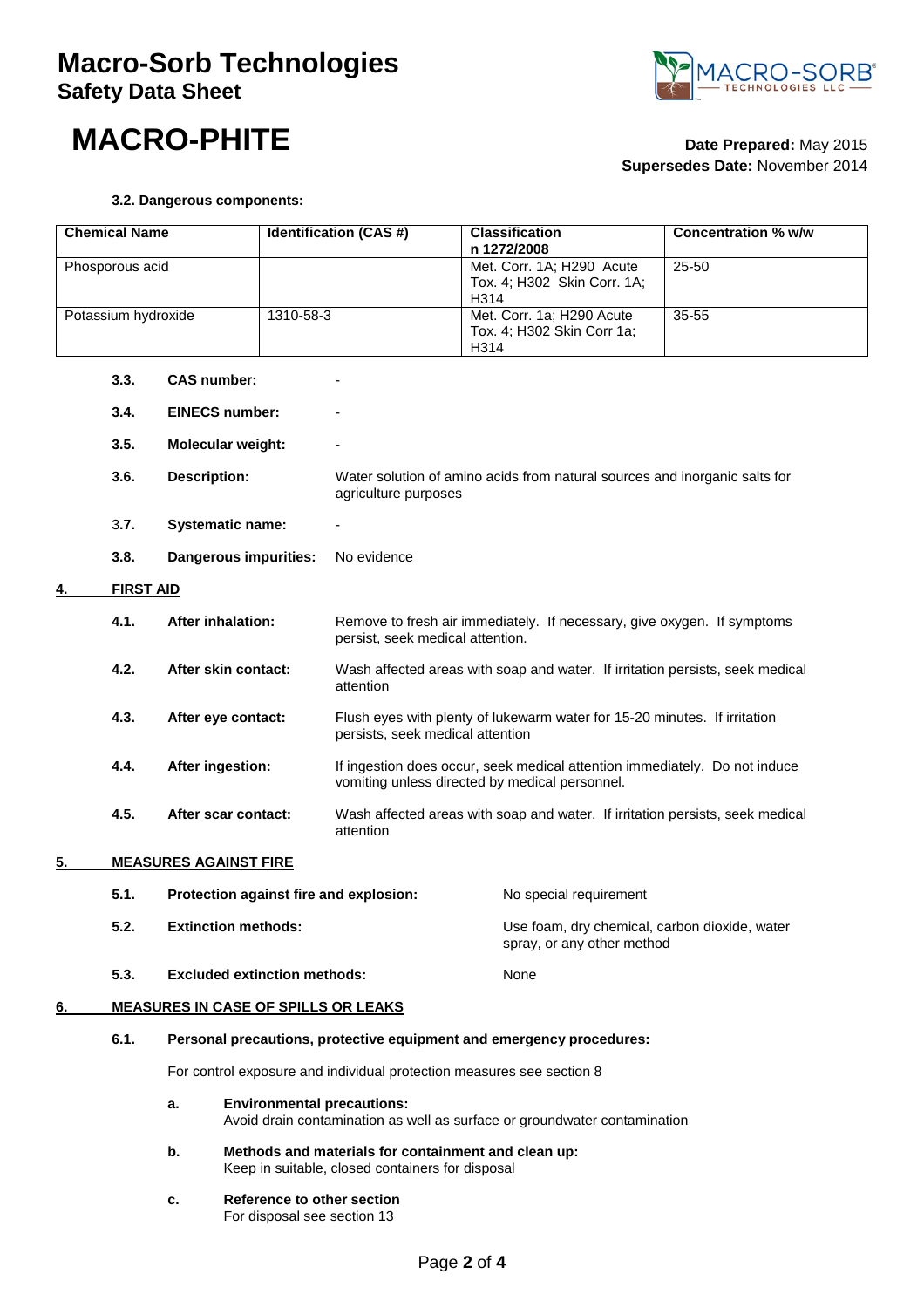### **MACRO-PHITE Date Prepared:** May <sup>2015</sup>



## **Supersedes Date:** November 2014

#### **7. HANDLING AND STORAGE**

- **7.1. Precautions for safe handling:** For personal protection see section 8
- **7.2. Conditions for safe storage:** Store in the original container in a cool, dry and well
- **7.3. Specific Uses: Agricultural, turf, and ornamental fertilizer Agricultural**, turf, and ornamental fertilizer

#### **8. EXPOSURE CONTROL, PERSONAL PROTECTION**

- **8.1. Threshold limit values:** Not available
- **8.2. Exposure control:** Do not eat, drink or smoke when using this product Wear protective gloves/clothing/eye protection/face protection

ventilated area

#### **9. PHYSICAL AND CHEMICAL PROPERTIES**

- **9.1 General information**
	- **A Physical state:**

|            | <b>Solid</b> | Liquid | Gaseous<br><b>Form</b> |
|------------|--------------|--------|------------------------|
| At 20 $°C$ |              |        |                        |
| At 100 °C  |              |        |                        |

- **B Color:** Brown<br>**C Odor:** Charae
	- **C Odor:** Characteristic

#### **Important information related to Health, Safety and Environment**

| A | pH at 50 g/l H <sub>2</sub> O (20 °C): 4.5-5.5 |                    |
|---|------------------------------------------------|--------------------|
| в | <b>Boiling point:</b>                          | Near 100 °C        |
| C | Flash point:                                   | Non-flammable      |
|   | Flammability (solid, gas):                     | Non-flammable      |
| Е | <b>Explosive properties:</b>                   | Non-explosive      |
| F | Steam pressure:                                | Not available      |
| G | Density (20 °C):                               | $1.39 - 1.45$ g/ml |
| н | Package density:                               | Not available      |
|   | Solubility in water (20 °C):                   | Very soluble       |
| J | <b>Viscosity:</b>                              | Not available      |
| κ | <b>Melting point:</b>                          | Not available      |
|   | <b>Conductivity:</b>                           | Not available      |

#### **10. STABILITY AND REACTIVITY**

**Stable under normal conditions** 

- **10.1. Conditions to be avoided:** None
- **10.2. Material to be avoided:** None
- **10.3 Dangerous decomposition:** None

#### **11. TOXICOLOGICAL INFORMATION**

#### **No information available**

#### **12. ECOLOGICAL INFORMATION**

- **12.1 Ecotoxicity:** Not available
- **12.2. Mobility:** Not available